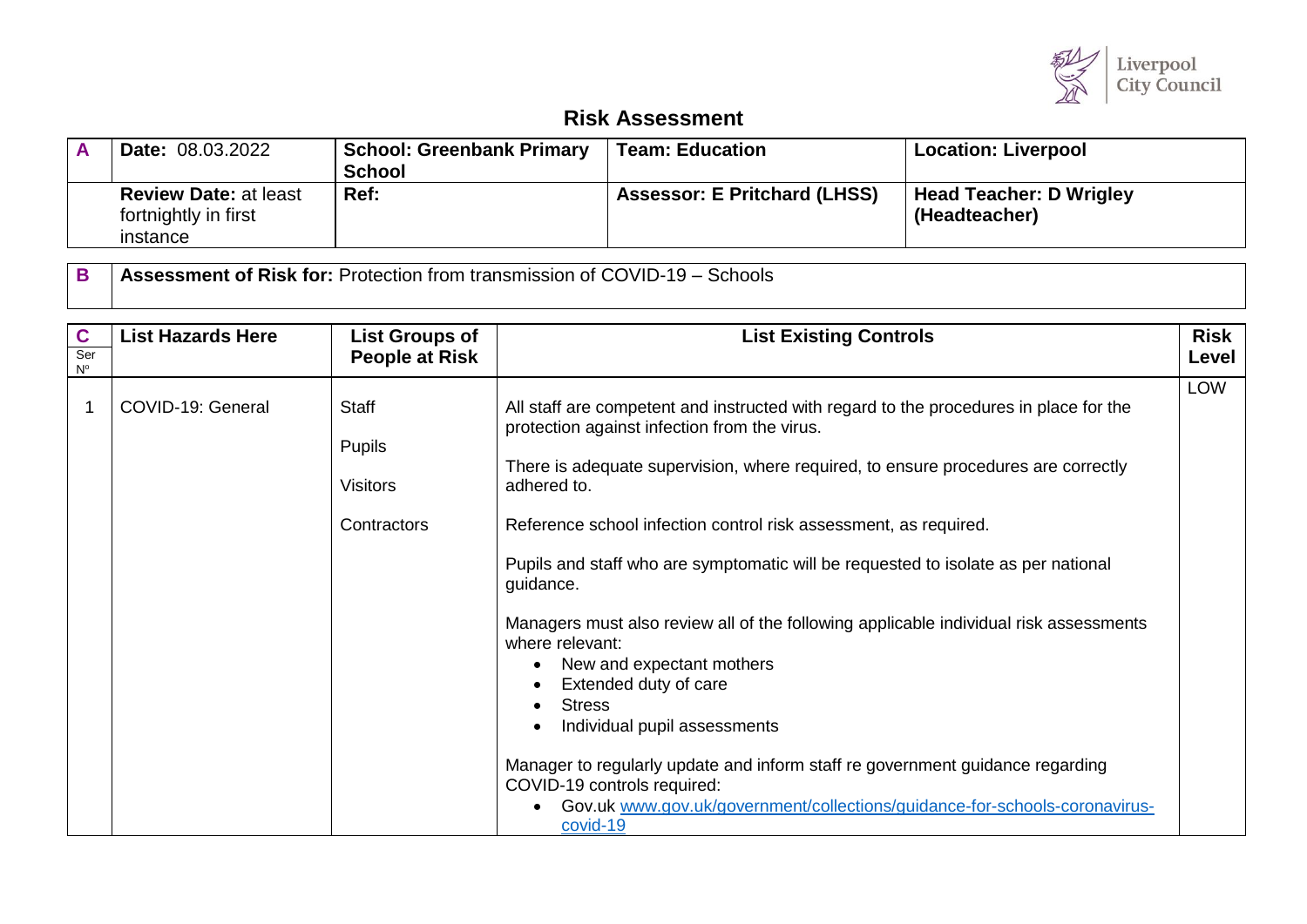| • Gov.uk Public Health England                                                         |
|----------------------------------------------------------------------------------------|
| https://www.gov.uk/government/organisations/public-health-england                      |
| Health and Safety Executive https://www.hse.gov.uk/                                    |
| $\bullet$                                                                              |
| Referring to the following guidance and publications, as applicable:                   |
| • HSE COVID19 latest information and advice                                            |
| HSE Working safely during the coronavirus guide                                        |
| Government guidance COVID-19: guidance for schools COVID-19                            |
| • Government publication COVID-19: cleaning in non-healthcare settings                 |
| • Government publication Best Practice: how to hand wash                               |
| • Government guidance for food business on Coronavirus (COVID-19)                      |
| Government guidance COVID-19: Safe working in education, childcare and                 |
| children's social care settings, including the use of personal protective              |
| equipment (PPE)                                                                        |
|                                                                                        |
| Due to the changing advice on COVID-19, managers should ensure they review safe        |
| working procedures and protocols regularly, until such time when it is unnecessary.    |
|                                                                                        |
| Staff to undertake twice weekly home tests whenever they are due on site until the end |
| of September when advice will be reviewed. - THIS IS NO LONGER REQUIRED                |
|                                                                                        |
| There is an adequate supply of disposable PPE, as per specific task requirements, and  |
| all staff provided with instruction in the correct use and fitment:                    |
| • Public Health England and NHS YouTube video, COVID-19: putting on and                |
| removing personal protective equipment (PPE) – a guide for care homes                  |
|                                                                                        |
| PPE provided, as required following specific current guidance for the protection of    |
| COVID-19 detail type and standard, as applicable:                                      |
| Disposable half face mask<br>$\bullet$                                                 |
| Disposable gloves                                                                      |
| Disposable aprons                                                                      |
| • Where personal care is to be provided eye protection/surgical face mask              |
|                                                                                        |
| All used PPE should be double bagged and disposed of appropriately - store safely and  |
| securely for at least 72hrs before disposing via the normal waste stream.              |
|                                                                                        |
| All staff informed that hands should be washed regularly as per Government guidance.   |
|                                                                                        |
| Pupils regularly reminded, in age appropriate ways, that hands should be regularly     |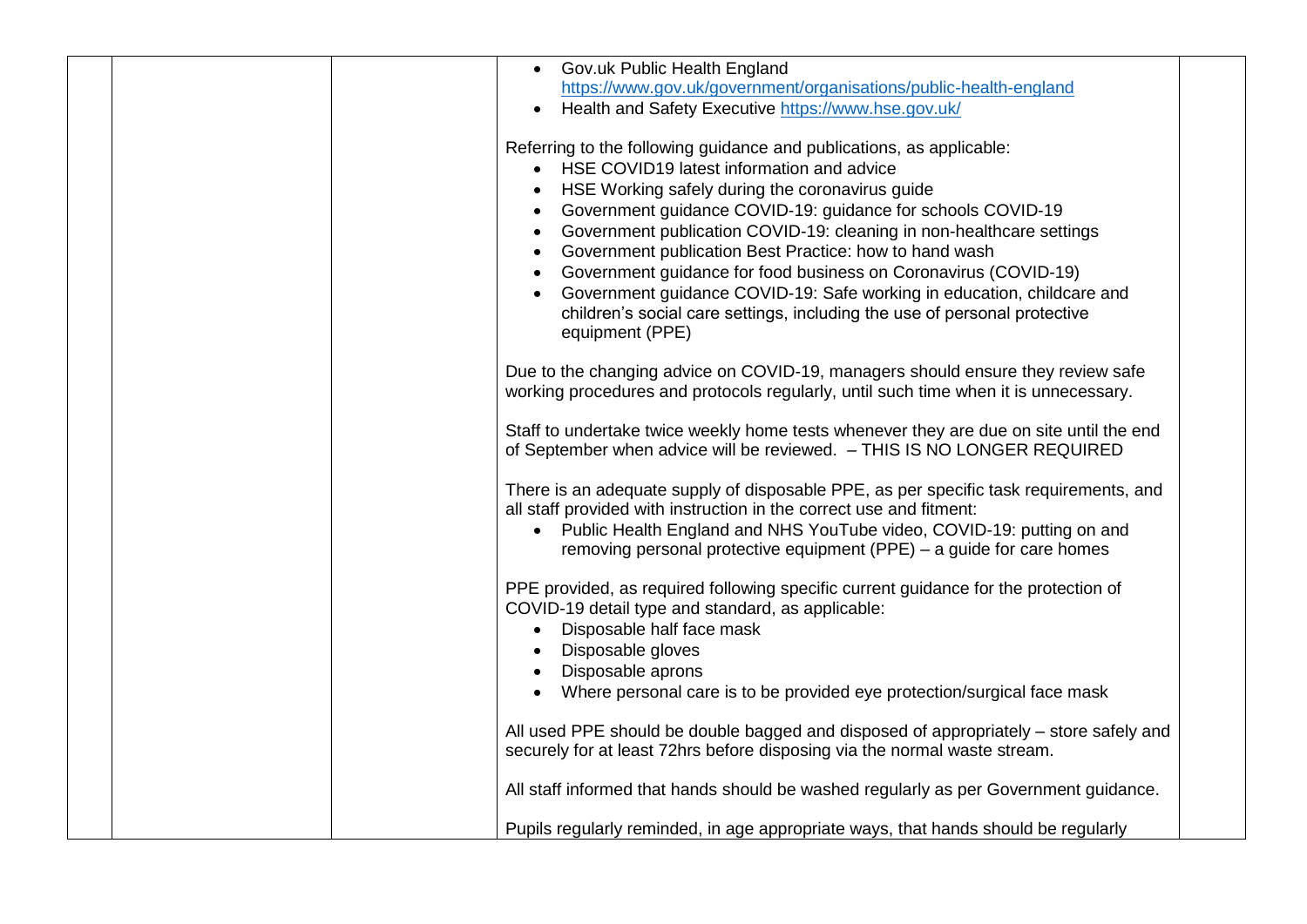|                |                                         |                 | washed as per Government guidance.                                                                                                                                                                                                                       |            |
|----------------|-----------------------------------------|-----------------|----------------------------------------------------------------------------------------------------------------------------------------------------------------------------------------------------------------------------------------------------------|------------|
|                |                                         |                 | Signage around school encouraging staff and pupils to maintain good hand hygiene.                                                                                                                                                                        |            |
|                |                                         |                 | School encourages good respiratory hygiene by promoting 'catch it, bin it, kill it'. Posters<br>displayed in prominent areas and toilets.                                                                                                                |            |
|                |                                         |                 | Staff kept informed via email, online meetings etc.                                                                                                                                                                                                      |            |
|                |                                         |                 | Post-incident de-briefing carried out for anyone involved in an incident of suspected<br>contamination, with the aim of providing support and preventing incident recurrence.<br>Further support provided to all staff members affected by the incident. |            |
|                |                                         |                 | All incidents reported to the Health and Safety Unit as per the school accident and<br>incident reporting procedure using the LCC online accident and incident report form.                                                                              |            |
|                |                                         |                 | Reference made to HSE guidance for reporting under RIDDOR:<br>• HSE RIDDOR reporting of COVID-19                                                                                                                                                         |            |
|                |                                         |                 |                                                                                                                                                                                                                                                          | <b>LOW</b> |
| $\overline{2}$ | COVID-19; General school<br>environment | <b>Staff</b>    | School first aid risk assessment reviewed, as required. Last updated 09/2021                                                                                                                                                                             |            |
|                |                                         | <b>Pupils</b>   | School access control system reviewed and appropriate steps taken e.g. hand sanitizer                                                                                                                                                                    |            |
|                |                                         | <b>Visitors</b> | located at entrance for staff/visitors to cleanse hands after use, wipes available to<br>cleanse keypads and touchscreens.                                                                                                                               |            |
|                |                                         | Contractors     | Hand sanitizer stations located at:                                                                                                                                                                                                                      |            |
|                |                                         |                 | <b>Entrances to building</b>                                                                                                                                                                                                                             |            |
|                |                                         |                 | Classrooms/entrances to classrooms                                                                                                                                                                                                                       |            |
|                |                                         |                 | Corridors<br>Staff rooms                                                                                                                                                                                                                                 |            |
|                |                                         |                 | <b>Toilets</b>                                                                                                                                                                                                                                           |            |
|                |                                         |                 | Changing areas                                                                                                                                                                                                                                           |            |
|                |                                         |                 | Face masks no longer need to be worn, however school may advise staff and/or pupils                                                                                                                                                                      |            |
|                |                                         |                 | to wear a face mask in crowded corridors, poorly ventilated areas or areas where close<br>contact with others is unavoidable.                                                                                                                            |            |
|                |                                         |                 | Signage installed to various areas of the building reminding people to wash hands<br>regularly, in line with Government guidance.                                                                                                                        |            |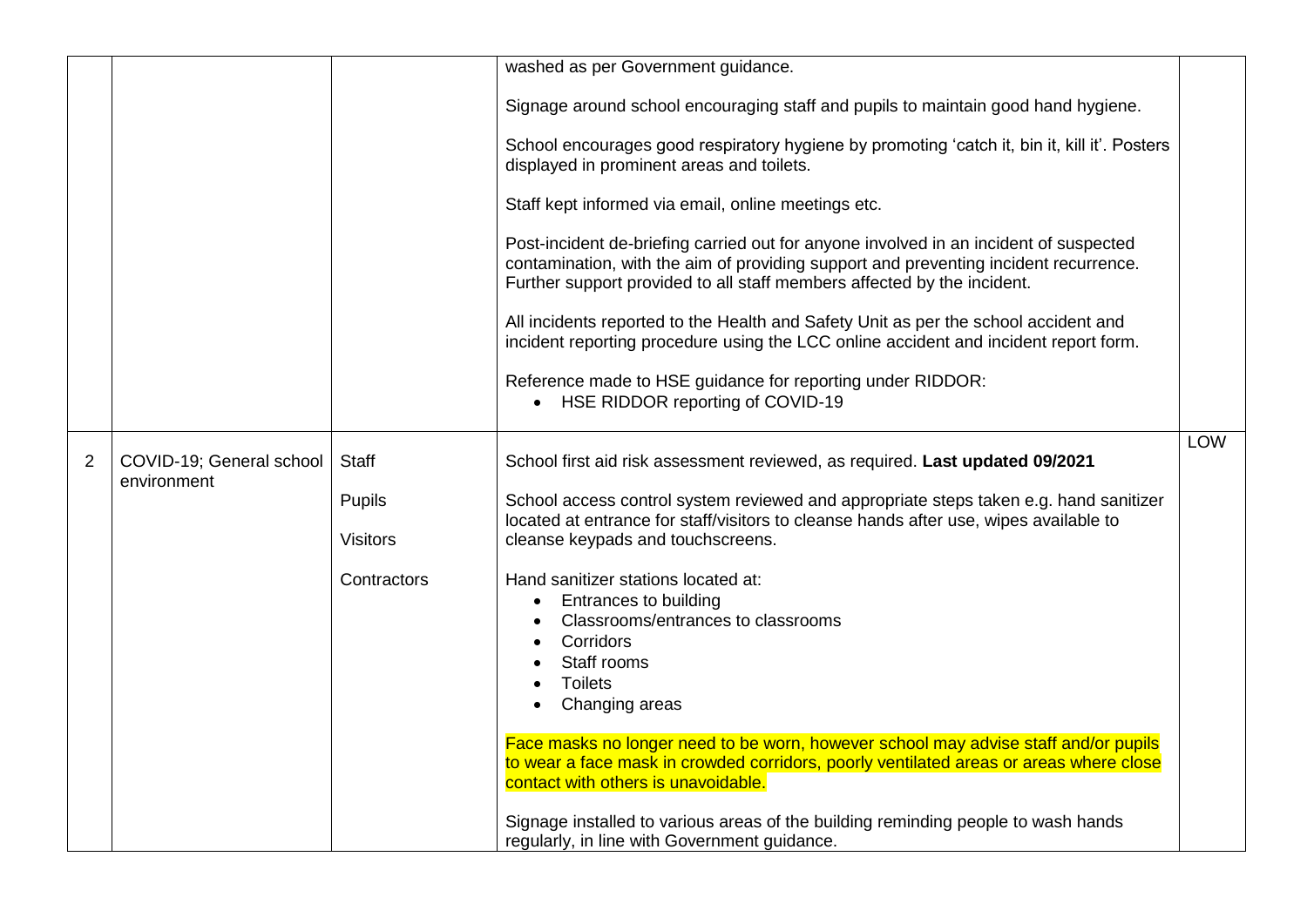|   |                                           |                           | Corridors, walkways and staircases have markings laid out to indicate side to walk on<br>(two way traffic).                                                                                                             |            |
|---|-------------------------------------------|---------------------------|-------------------------------------------------------------------------------------------------------------------------------------------------------------------------------------------------------------------------|------------|
|   |                                           |                           | Staff verbally reinforce controls in corridors, walkways and stairwells where necessary.                                                                                                                                |            |
|   |                                           |                           | Wipes and cleaning materials available in staff rooms for staff to clean regular contact<br>points e.g. kettle, taps etc.                                                                                               |            |
|   |                                           |                           | Year groups will have specific gates to enter the school site – parents will not be<br>entering the school site unless they have an appointment.                                                                        |            |
|   |                                           |                           | At the end of the day parents will collect children from specific locations within the<br>school site.                                                                                                                  |            |
|   |                                           |                           | Use of CO2 monitors in school offices, classrooms and intervention spaces to monitor<br>the ventilation flow. Any red readings are to be actioned and ventilation increased.                                            |            |
|   |                                           |                           | Any offsite visit risk assessments must include clear plans to minimise the risk of<br>COVID infection and recommended actions in case of a person becoming symptomatic.                                                |            |
| 3 | COVID-19: School<br>reception and offices | Pupils<br><b>Visitors</b> | Staff are requested to send information electronically to avoid the use of internal mail<br>services.                                                                                                                   | <b>LOW</b> |
|   |                                           | Contractors               | All returned visitor passes, keys or fobs are kept stored separately from other items and<br>cleaned and sanitised before reissue.                                                                                      |            |
|   |                                           |                           | Windows will be opened where practical, to encourage as much natural ventilation as<br>possible                                                                                                                         |            |
|   |                                           |                           | Staff to clean and sanitise their workstation (including chair arms) at the beginning and<br>end of their daily shift. Additional cleaning stations are to be provided for staff to use<br>and replenished as required. |            |
|   |                                           |                           | Telephones not to be shared. Staff should transfer calls rather than pass handsets to<br>colleagues. Where this is not possible, callers are provided with an alternative number<br>to call back.                       |            |
|   |                                           |                           | The use of copiers, printers and shredders is for essential school use only. Where it is                                                                                                                                |            |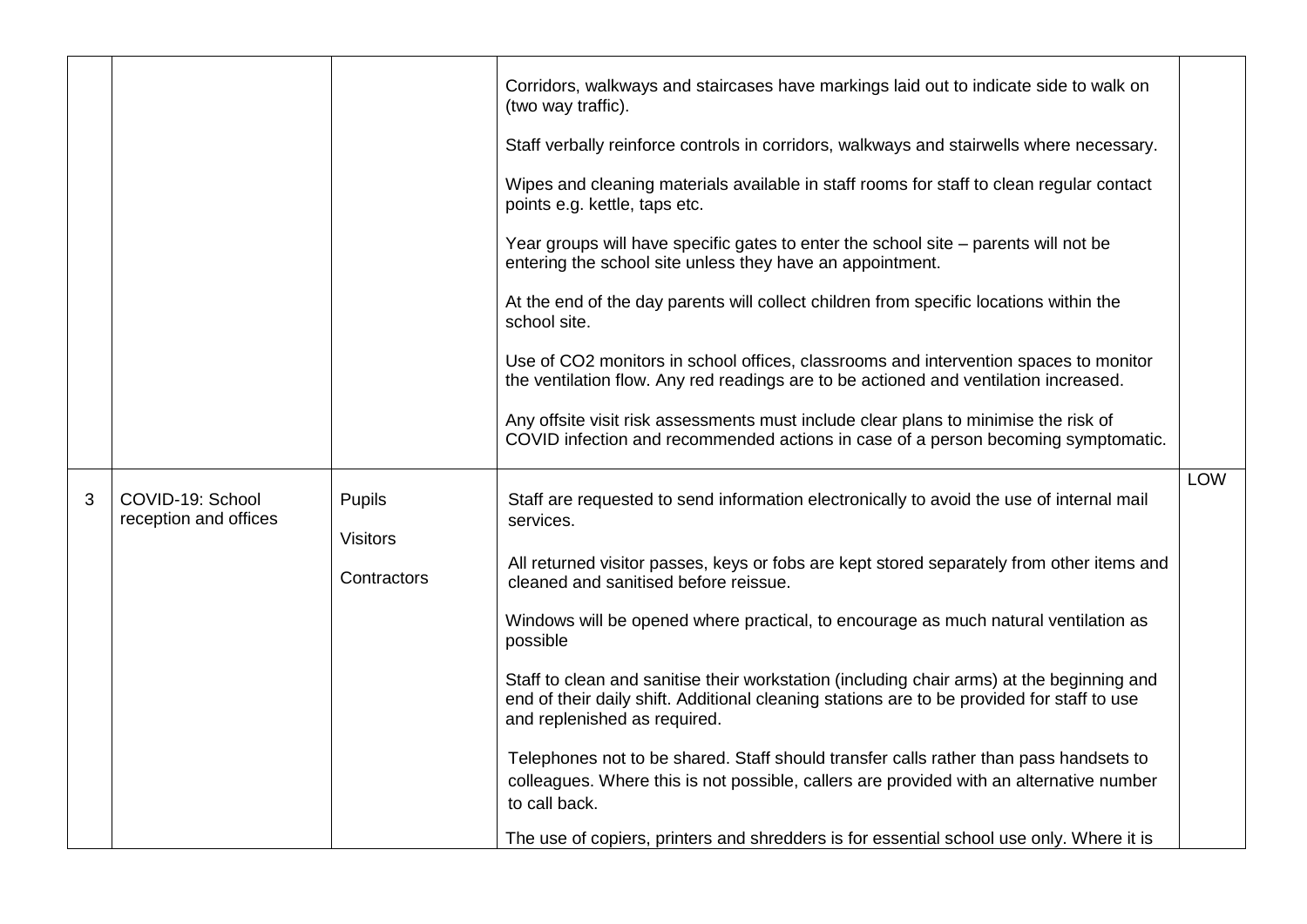|   |                    |                                                                 | essential to use such devices, they should be cleansed after each use. Appropriate<br>signage is installed to advise users accordingly and cleaning materials are available.                                                                                                                                                                                                                                                                                                                                                                                                                                                                                                                                                                                                                                                                                                                                                                                                                                                                                                                                                                                                                                                                                                        |     |
|---|--------------------|-----------------------------------------------------------------|-------------------------------------------------------------------------------------------------------------------------------------------------------------------------------------------------------------------------------------------------------------------------------------------------------------------------------------------------------------------------------------------------------------------------------------------------------------------------------------------------------------------------------------------------------------------------------------------------------------------------------------------------------------------------------------------------------------------------------------------------------------------------------------------------------------------------------------------------------------------------------------------------------------------------------------------------------------------------------------------------------------------------------------------------------------------------------------------------------------------------------------------------------------------------------------------------------------------------------------------------------------------------------------|-----|
| 4 | COVID-19: Meetings | <b>Staff</b><br><b>Pupils</b><br><b>Visitors</b><br>Contractors | Attendance at meetings is limited to those essential attendees only. Critical information<br>is cascaded to other staff.<br>Wherever possible, meeting rooms should be adequately ventilated with external<br>windows opened during meetings.<br>Whole school meetings (e.g. inset day) to be held in as large a space as possible to<br>allow for adequate distancing of attendees:<br>Attendees encouraged to take LFT test on the morning of the meeting prior to<br>attending.<br>If adequate spacing between attendees cannot be achieved, the wearing of face<br>coverings is encouraged.<br>Meeting room users advised not to share equipment during meetings i.e. pens,<br>stationery etc. Attendees to remove all items following the meeting.<br>Meeting room users to wipe down surfaces (including any buttons on IT equipment and<br>remote controls) following meetings. Additional cleaning materials will be provided in all<br>meeting rooms for use by staff and replenished as required.<br>Meetings to take place promptly and conclude fully in the meeting room to avoid<br>attendees congregating in adjoining areas prior to and following meetings.<br>Meeting room should be aired thoroughly on completion of the meeting e.g. opening<br>windows fully. | LOW |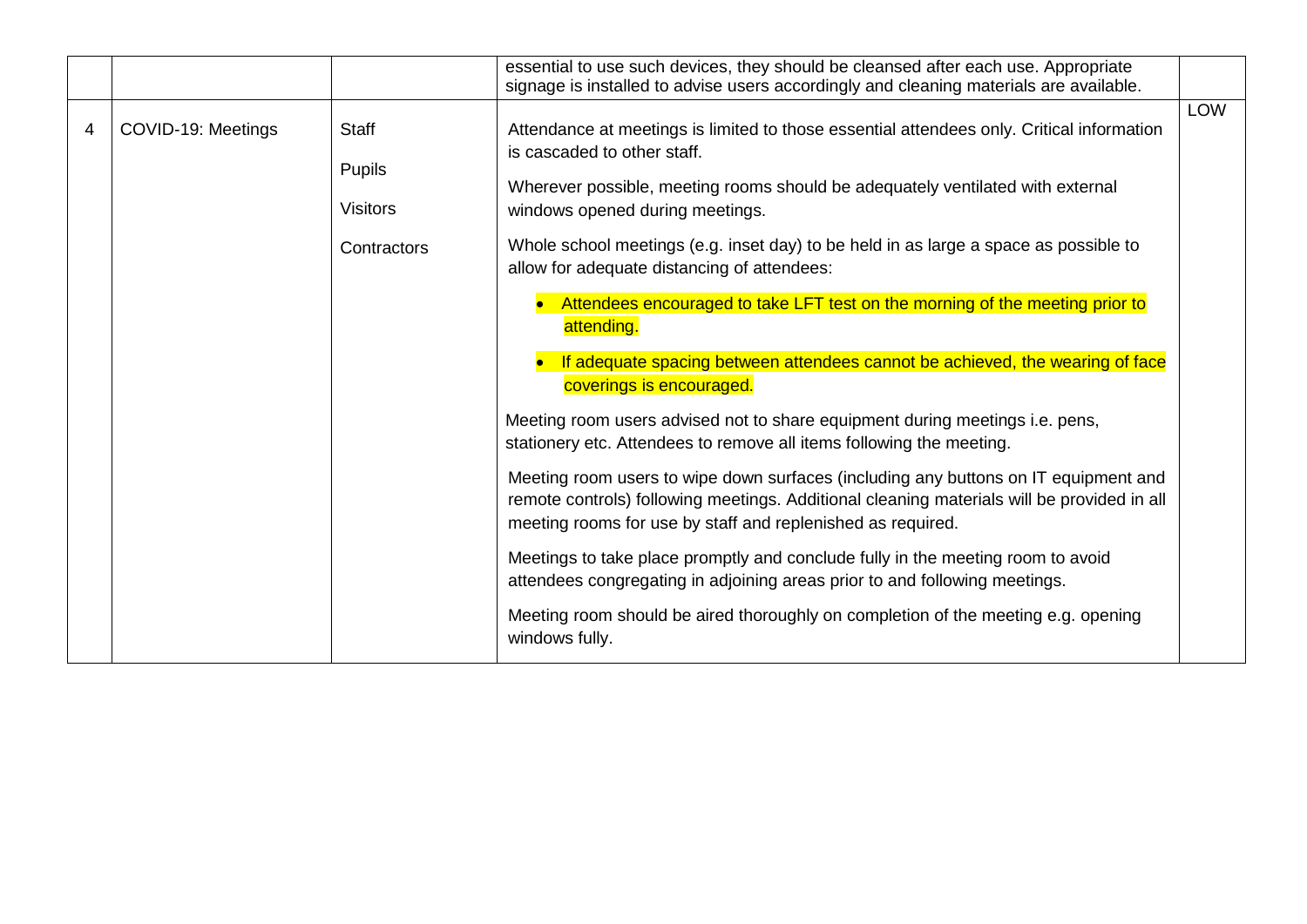|   | COVID-19: Parent<br>meetings: | <b>Staff</b><br>Parents       | Parents may be invited in to school to meet with staff and other professionals. We will<br>be keeping this at a minimum and continue our electronic and remote systems for<br>meetings were possible.<br>Parent group meetings to be held in as large a space as possible to allow for<br>$\bullet$<br>adequate distancing between attendees.<br>If adequate spacing between attendees cannot be achieved, the wearing of face<br>coverings is encouraged.<br>School encourages the use of outdoor space for parent groups where<br>appropriate.<br>Indoor parent groups numbers are restricted appropriate to room size etc. and<br>meeting will only happen if necessary.<br>Attendees will be encouraged to take LFT test on the morning of the parent group prior<br>to attending. |            |
|---|-------------------------------|-------------------------------|----------------------------------------------------------------------------------------------------------------------------------------------------------------------------------------------------------------------------------------------------------------------------------------------------------------------------------------------------------------------------------------------------------------------------------------------------------------------------------------------------------------------------------------------------------------------------------------------------------------------------------------------------------------------------------------------------------------------------------------------------------------------------------------|------------|
| 5 | COVID-19: Classrooms          | <b>Staff</b><br>Pupils        | For individual and very frequently used equipment, such as pencils and pens, staff and<br>pupils have their own which are not shared.<br>Cleaning of hands is encouraged when changing classrooms for different activities.<br>Classroom windows will be opened, where practical, to encourage as much natural<br>ventilation as possible.<br>Classrooms should be aired thoroughly when empty e.g. opening windows fully.<br>A year group will be allowed to mix inside the school for activities, for example phonics.<br>Year groups will be linked for playtimes so that the number of children on the<br>playground at any one time is limited.                                                                                                                                   | <b>LOW</b> |
| 6 | COVID-19: Dining areas        | <b>Staff</b><br><b>Pupils</b> | Children will sit in class groups within the dining area.<br>Dining room tables and chairs will be wiped down between sittings.                                                                                                                                                                                                                                                                                                                                                                                                                                                                                                                                                                                                                                                        | <b>LOW</b> |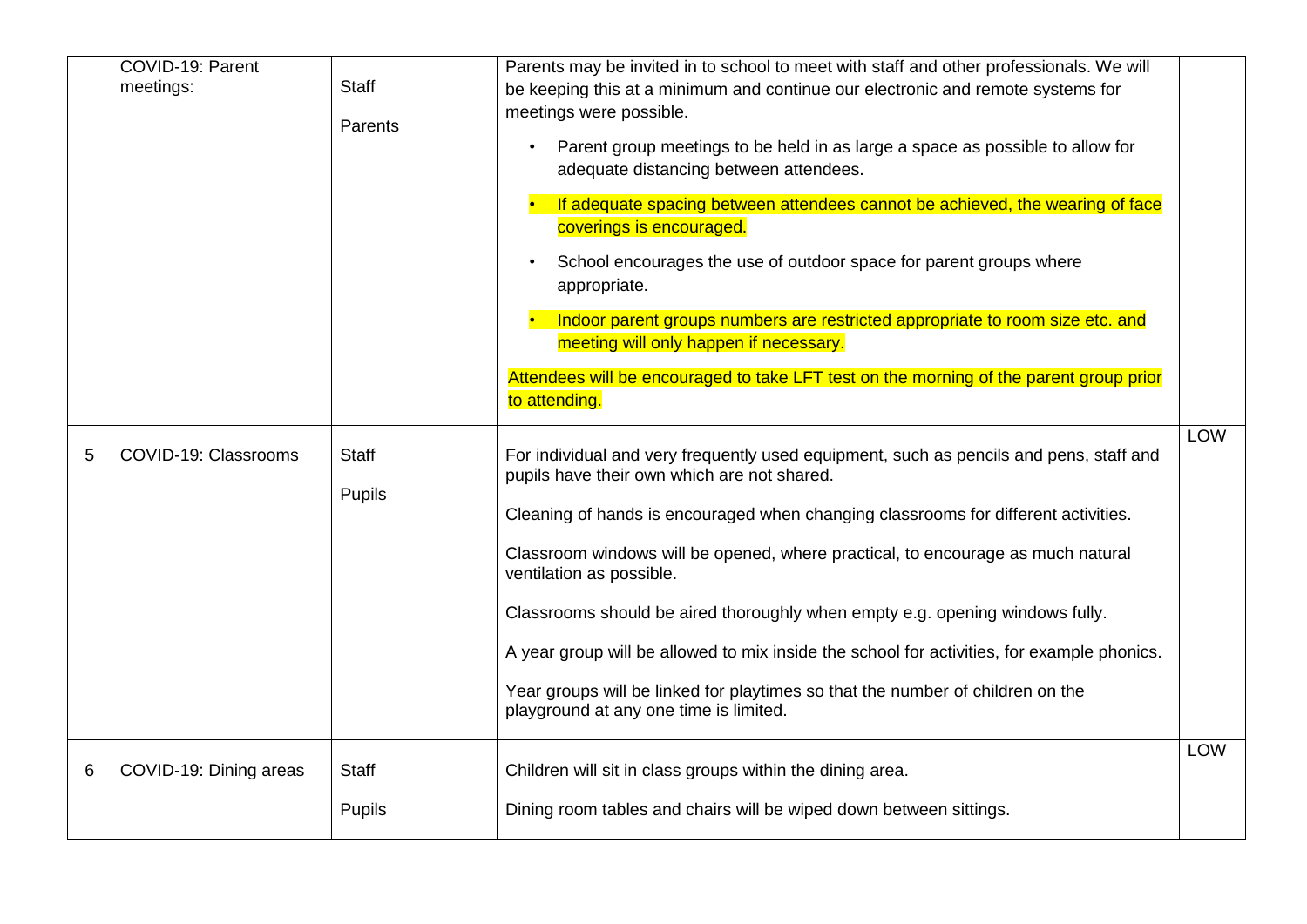|                |                       |                                                                 | Dining room doors will be opened to allow natural ventilation.                                                                                                                                                                                                                                                                                                                                                                                                                                                                                                                                                                                                                                                                                                                                                                                                                                                                                                     |            |
|----------------|-----------------------|-----------------------------------------------------------------|--------------------------------------------------------------------------------------------------------------------------------------------------------------------------------------------------------------------------------------------------------------------------------------------------------------------------------------------------------------------------------------------------------------------------------------------------------------------------------------------------------------------------------------------------------------------------------------------------------------------------------------------------------------------------------------------------------------------------------------------------------------------------------------------------------------------------------------------------------------------------------------------------------------------------------------------------------------------|------------|
|                |                       |                                                                 |                                                                                                                                                                                                                                                                                                                                                                                                                                                                                                                                                                                                                                                                                                                                                                                                                                                                                                                                                                    | <b>LOW</b> |
| $\overline{7}$ | COVID-19; Cleaning    | <b>Staff</b><br><b>Pupils</b><br><b>Visitors</b><br>Contractors | All cleaning staff are experienced and have received appropriate training.<br>Any new cleaning products brought on site in response to the current COVID-19<br>pandemic will have a COSHH risk assessment undertaken prior to use.<br>Cleaners have appropriate PPE in line with COSHH risk assessments<br>Classroom play equipment wiped down and cleansed at the end of the school day and<br>between activities where possible.<br>Cleaning undertaken in line with Government publication COVID-19: cleaning in non-<br>healthcare settings.<br>School will be fully cleaned at the start/finish of each school day.<br>The school Caretaker on site throughout the school day and regularly touched items<br>such as door handles, handrails etc. will be regularly wiped down and cleaned.<br>Classrooms where a pupil or staff member has become symptomatic during the school<br>day will be deep cleaned along with other areas the person may have been. |            |
| 8              | COVID-19; Ventilation | <b>Staff</b><br>Pupils<br><b>Visitors</b><br>Contractors        | Staff are encouraged to open windows and doors (not fire doors) to encourage as much<br>natural ventilation as possible.<br>When leaving a classroom empty, windows should be opened fully to purge the room<br>then left ajar when the room is re-occupied.<br>Mechanical ventilation systems are maintained in accordance with manufacturer's<br>instructions.<br>Desk type fans can be used to promote fresh air flow from an open window.<br>Fans should not be used in poorly ventilated areas.<br>Use of CO2 monitors in school offices, classrooms and intervention spaces to monitor<br>the ventilation flow. Any red readings are to be actioned and ventilation increased by                                                                                                                                                                                                                                                                             | <b>LOW</b> |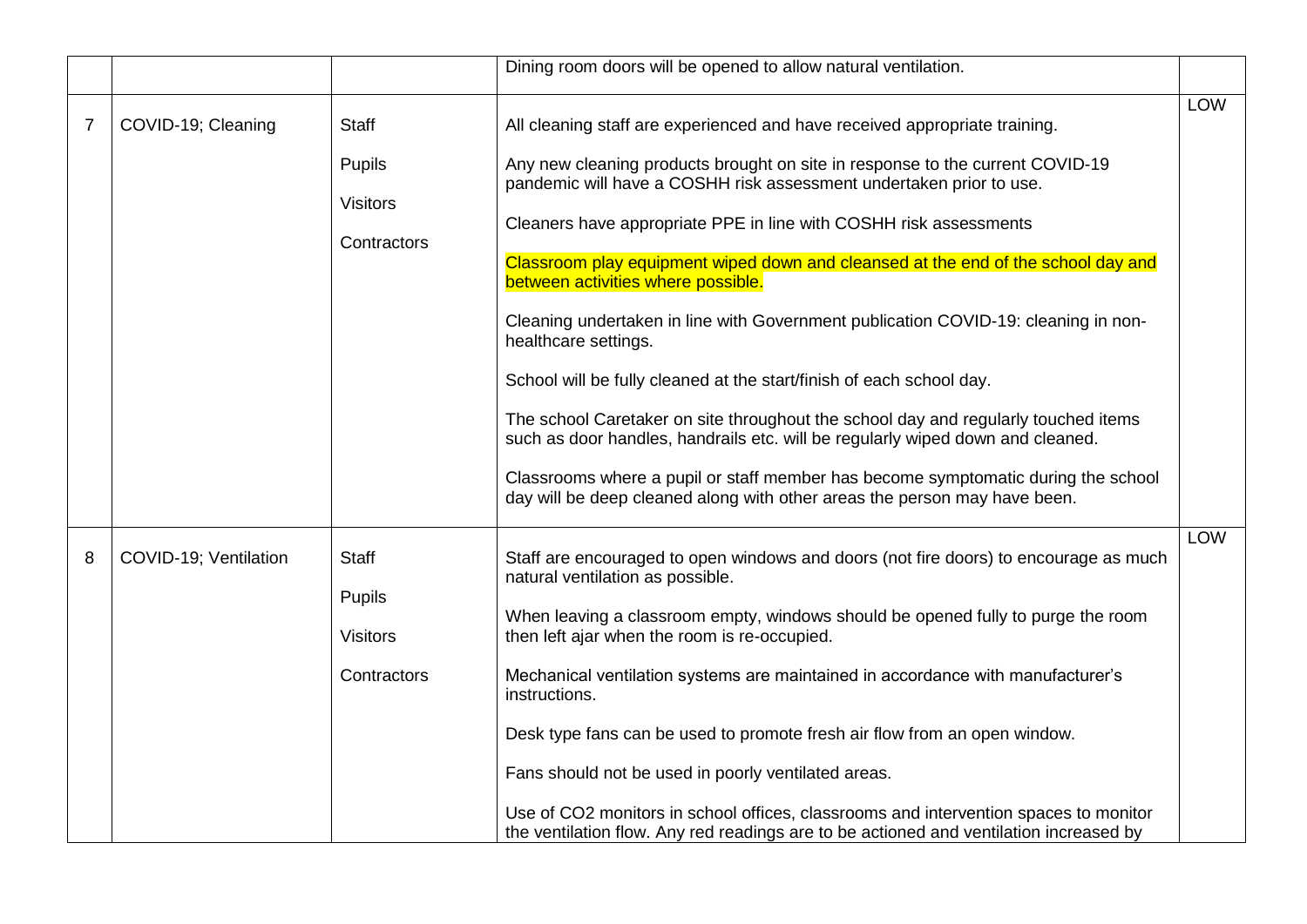|    |                                                                                  |                                                          | limiting the number entering and working within, reducing time spent in the area and<br>doors kept open whilst within and left open when leaving to air room (unless fire door).                                                                                                                                                                                                                                                                                                                                                                                                                                                                                                                                                                                                                                                                                                                                                                                                                                                                                                                                                                                                                                                                                                                                                                                                                                                                                                                                                                                                                                                                                                                                |            |
|----|----------------------------------------------------------------------------------|----------------------------------------------------------|-----------------------------------------------------------------------------------------------------------------------------------------------------------------------------------------------------------------------------------------------------------------------------------------------------------------------------------------------------------------------------------------------------------------------------------------------------------------------------------------------------------------------------------------------------------------------------------------------------------------------------------------------------------------------------------------------------------------------------------------------------------------------------------------------------------------------------------------------------------------------------------------------------------------------------------------------------------------------------------------------------------------------------------------------------------------------------------------------------------------------------------------------------------------------------------------------------------------------------------------------------------------------------------------------------------------------------------------------------------------------------------------------------------------------------------------------------------------------------------------------------------------------------------------------------------------------------------------------------------------------------------------------------------------------------------------------------------------|------------|
| 9  | COVID-19; Pupils and<br>staff who become<br>symptomatic during the<br>school day | <b>Staff</b><br>Pupils<br><b>Visitors</b><br>Contractors | Pupils and Staff who become symptomatic during the school day will be isolated from<br>the rest of the pupil group and their parents (pupils) will be called to come and collect<br>them. Staff will be sent home to self-isolate/follow public health advice.<br>If a symptomatic pupil is awaiting collection, appropriate PPE should be used if close<br>contact is necessary.<br>Any areas, items and surfaces the symptomatic person has come into contact with<br>should be thoroughly cleaned as soon as possible.<br>Symptomatic pupils and staff are advised to engage with NHS Test and Trace and get<br>tested and to follow the current advice.<br>Staff and pupils with a positive LFT test result should self-isolate in line with COVID-19<br>guidance for household with possible coronavirus infection. A PCR test will be required<br>to check the LF test result - suspended from 11.1.22<br>If PCR test is taken within 2 days of the positive LFT test, and is negative, it overrides<br>the LFT test and they can return to school, as long as they are not symptomatic. - PCR<br>suspended from 11.1.22<br>School should complete online MDS form if there is a confirmed case associated with<br>their setting https://www.smartsurvey.co.uk/s/covid-19-schools/<br>School should contact local authority SPOC team if they have a positive case. They will<br>liaise local health protection team where necessary and advise if any additional action is<br>required, such as implementing elements of your outbreak management plan. Further<br>advice is available through the DfE helpline on 0800 046 8687 and selecting option 1 for<br>advice on the action to take in response. | LOW        |
| 10 | COVID-19; Outbreaks                                                              | <b>Staff</b><br><b>Pupils</b>                            | School has an outbreak management plan covering the possibility that bubbles and all<br>previous social distancing controls may be reintroduced locally due to a raised COVID<br>cases locally.                                                                                                                                                                                                                                                                                                                                                                                                                                                                                                                                                                                                                                                                                                                                                                                                                                                                                                                                                                                                                                                                                                                                                                                                                                                                                                                                                                                                                                                                                                                 | <b>LOW</b> |
|    |                                                                                  | <b>Visitors</b><br>Contractors                           | School should complete online MDS form if there is a confirmed case associated with<br>their setting https://www.smartsurvey.co.uk/s/covid-19-schools/                                                                                                                                                                                                                                                                                                                                                                                                                                                                                                                                                                                                                                                                                                                                                                                                                                                                                                                                                                                                                                                                                                                                                                                                                                                                                                                                                                                                                                                                                                                                                          |            |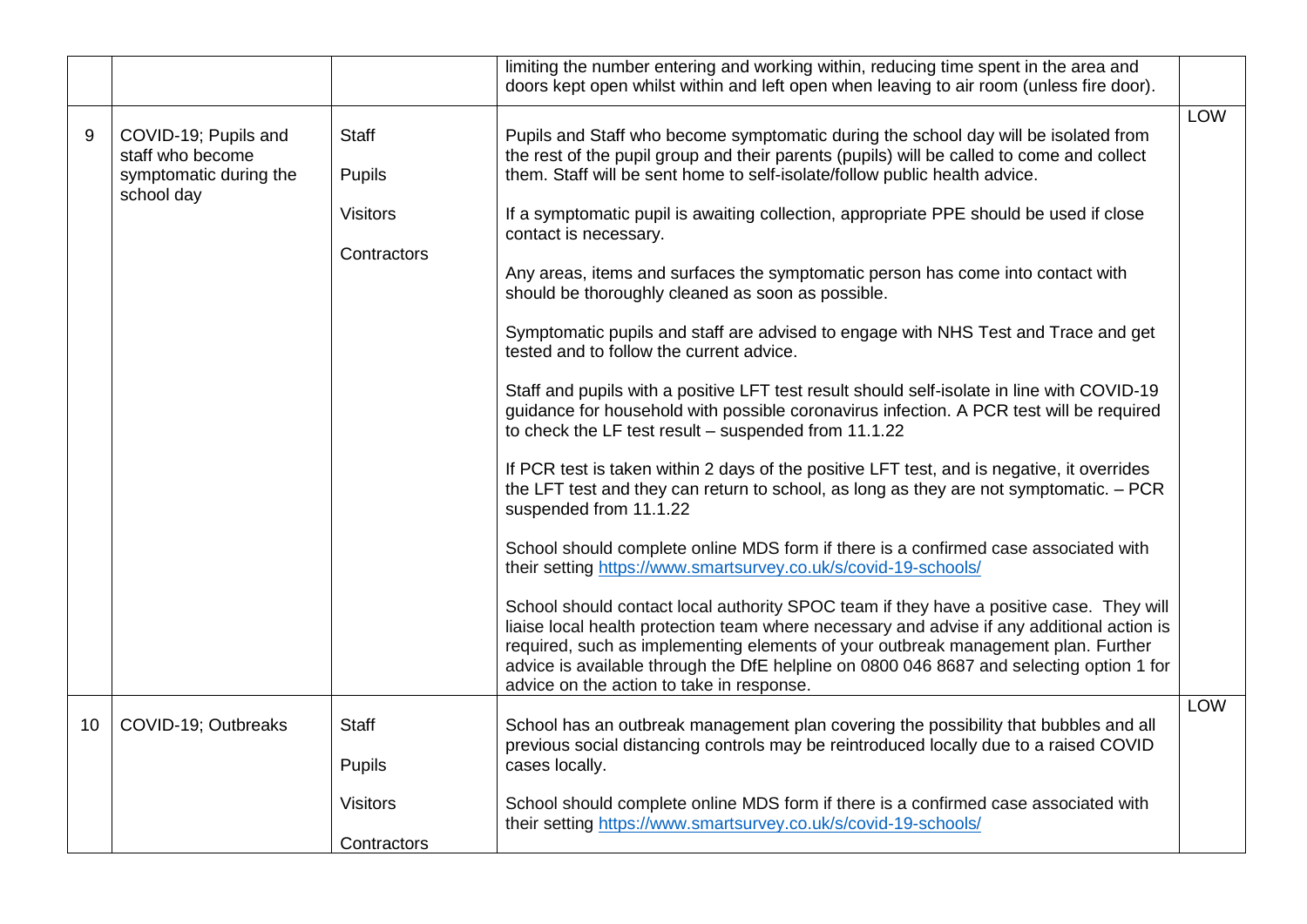| School should contact local authority SPOC team if they have outbreak concerns. They<br>will liaise local health protection team where necessary and advise if any additional<br>action is required, such as implementing elements of your outbreak management plan.<br>Further advice is available through the DfE helpline on 0800 046 8687 and selecting<br>option 1 for advice on the action to take in response. |  |
|-----------------------------------------------------------------------------------------------------------------------------------------------------------------------------------------------------------------------------------------------------------------------------------------------------------------------------------------------------------------------------------------------------------------------|--|
|-----------------------------------------------------------------------------------------------------------------------------------------------------------------------------------------------------------------------------------------------------------------------------------------------------------------------------------------------------------------------------------------------------------------------|--|

**Risk Level: High:** Accident likely with possibility of serious injury or loss  **Medium**: Possibility of accident occurring causing minor injury or loss **Low**: **Conserve Accident unlikely with control measures in place**